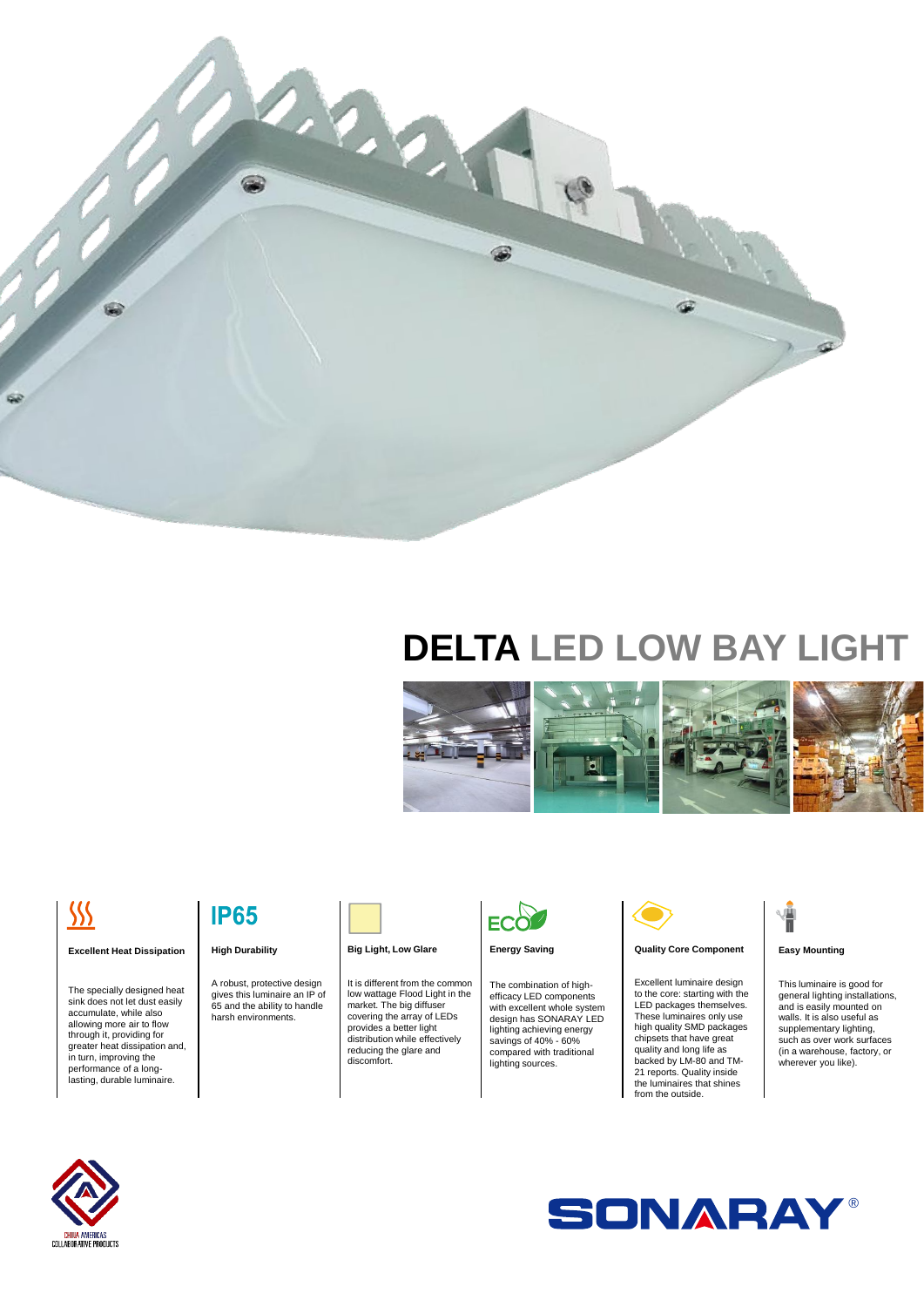## **DELTA LED LOW BAY LIGHT**





Color Temperature

Diffuser: Frosted

**Other optional:**

4000K 6000K

°

Beam Angle

3000K

#### **Specification**

Material: Aluminum Appearance Color: White Driver: Built-in Input Voltage:  $100-277V \approx 50Hz$ Power Factor: ≥ 0.9 Operating Temperature: -30°C~+55°C, -22°F~+131°F Lifetime: ≥70,000hrs







| Appearance Color: White<br>Driver: Built-in<br>Input Voltage: $100-277V \sim 50Hz$<br>Power Factor: $\geq 0.9$<br>Lifetime: ≥70,000hrs |                                       | Operating Temperature: -30°C~+55°C, -22°F~+131°F | 310mm                | 325mm                                |      | <b>145mm</b>         | ⊚        |
|----------------------------------------------------------------------------------------------------------------------------------------|---------------------------------------|--------------------------------------------------|----------------------|--------------------------------------|------|----------------------|----------|
|                                                                                                                                        |                                       |                                                  |                      |                                      |      |                      |          |
|                                                                                                                                        | $(\mathbf{U}_\mathsf{L})_\mathsf{us}$ | AS/NZS 60598.2.1:2014 AS/NZS 60598.1:2013 E2172  |                      | <b>WINKER CE EAS &amp; IP65 IK07</b> |      |                      |          |
| Model No.                                                                                                                              | Power                                 | Luminous<br><b>Flux</b>                          | Luminous<br>Efficacy | Color<br>Temperature                 | CRI  | <b>Beam</b><br>Angle | Weight   |
|                                                                                                                                        | (W)                                   | (lm)                                             | (lm/W)               | (K)                                  | (Ra) | (°)                  | (kg/lb)  |
| DH-LB-40                                                                                                                               | 40                                    | 4779                                             | 120                  | 6000                                 | 80   | 120                  | 3.2/7.05 |

#### **Light Distribution Curve**





#### **Illuminance Distribution**

| LW-1040 6000K  | ستان الس |          |
|----------------|----------|----------|
| 1              | 1089     | 310      |
| $\overline{2}$ | 272      | 620      |
| 3              | 121      | 940      |
| 4              | 68       | 1250     |
| 5              | 44       | 1560     |
| 6              | 30       | 1870     |
| $\overline{7}$ | 22       | 2190     |
| 8              | 17       | 2500     |
| 9              | 13       | 2810     |
| 10             | 11       | 3120     |
| H(m)           | E(1x)    | $D$ (cm) |

| LW-1080 6000K  | لانتنا أألانية |       |
|----------------|----------------|-------|
| 1              | 2290           | 320   |
| 2              | 573            | 640   |
| 3              | 255            | 950   |
| $\overline{4}$ | 143            | 1270  |
| 5              | 92             | 1590  |
| $6\phantom{a}$ | 64             | 1910  |
| 7              | 47             | 2230  |
| 8              | 36             | 2540  |
| 9              | 28             | 2860  |
| 10             | 23             | 3180  |
| H(m)           | E(1x)          | D(cm) |



**IPART** ■<br>CING & REGULATORY TRIBUNAL



#### **www.sonaray.com.au**

© 2016 SONARAY AUSTRALIA (LED LIGHTING) PTY. LTD. All rights reserved. All company and product names are trademarks or registered trademarks of their respective owner. Specifications are subject to change without notice.

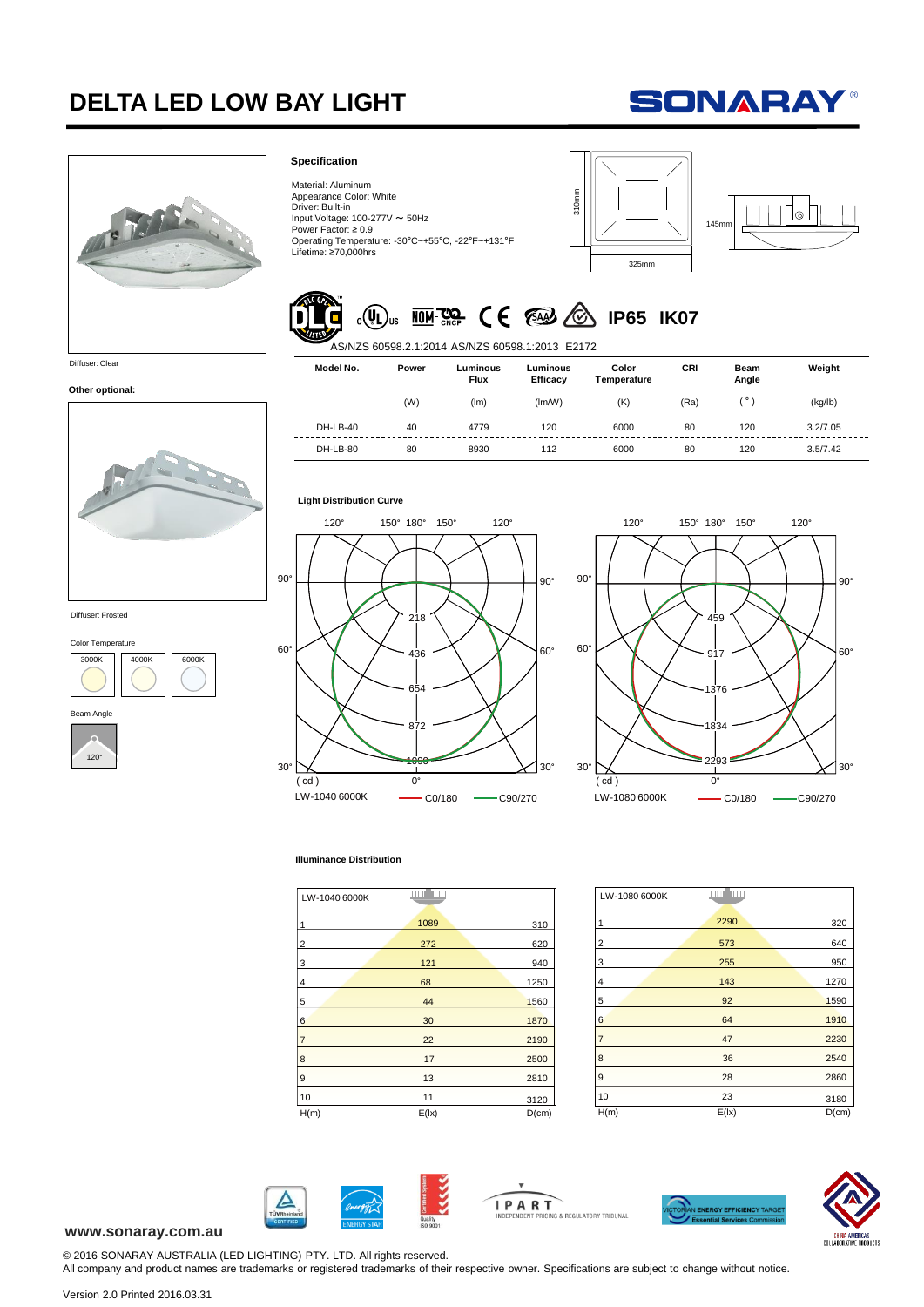## **DELTA LED LOW BAY LIGHT**

# **SONARAY®**



4000K 6000K

#### **Specification**

Material: Aluminum Driver: Built-in Input Voltage:  $100-277V \approx 50/60Hz$ Power Factor: ≥ 0.9 Battery Charging: 12h Battery Specification: Ni-MH12V 1200mAh Discharge Time: 180 Minutes Radar Induction Range: 10m Max Operating Temperature: -10°C~+55°C, 14°F~+131°F Lifetime: ≥40,000hrs



# **ID<sub>15</sub> IDI-322** C E EAN CO IP65 IK07

AS/NZS 60598.2.1:2014 AS/NZS 60598.1:2013 E2172

| Model No. | Power | Luminous<br><b>Flux</b> | Luminous<br>Efficacy | Color<br>Temperature | CRI  | <b>Beam</b><br>Angle | Weight   |
|-----------|-------|-------------------------|----------------------|----------------------|------|----------------------|----------|
|           | (W)   | (lm)                    | (lm/W)               | (K)                  | (Ra) | $\circ$              | (kg/lb)  |
| LW-1020   | 20    | 1800                    | 90                   | 6000                 | 80   | 120                  | 3.1/6.83 |



120°

Beam Angle

3000k

Color Temperature

**Motion Sensor**<br>
Innovative motion sensor control trigger<br>
the light to turn to full power when<br>
motion is ever detected, and operates at<br>
70% consumption in other non-operated<br>
intervals. (Optional function)



#### Color Temperature 4000K 6000K 3000K



#### **Specification**

Material: Aluminum Appearance Color: White Driver: Built-in Input Voltage: 100-277V ~ 50/60Hz Power Factor: ≥ 0.9 Operating Temperature: -25°C~+45°C, -13°F~+113°F Lifetime: ≥50,000hrs



## **IP65**

| Model No. | Power | Luminous<br><b>Flux</b> | Luminous<br>Efficacy | Color<br>Temperature | CRI  | Beam<br>Angle | Weight    |
|-----------|-------|-------------------------|----------------------|----------------------|------|---------------|-----------|
|           | (W)   | (lm)                    | (lm/W)               | (K)                  | (Ra) | $\circ$       | (kg/lb)   |
| LW-1120   | 120   | 14160                   | 118                  | 6000                 | 80   | 120           | 7.5/16.53 |





۰.



**ENERGY EFFICIENCY TARGE** IPART NG & REGULATORY TRIBUNAL



#### **www.sonaray.com.au**

© 2016 SONARAY AUSTRALIA (LED LIGHTING) PTY. LTD. All rights reserved.

All company and product names are trademarks or registered trademarks of their respective owner. Specifications are subject to change without notice.